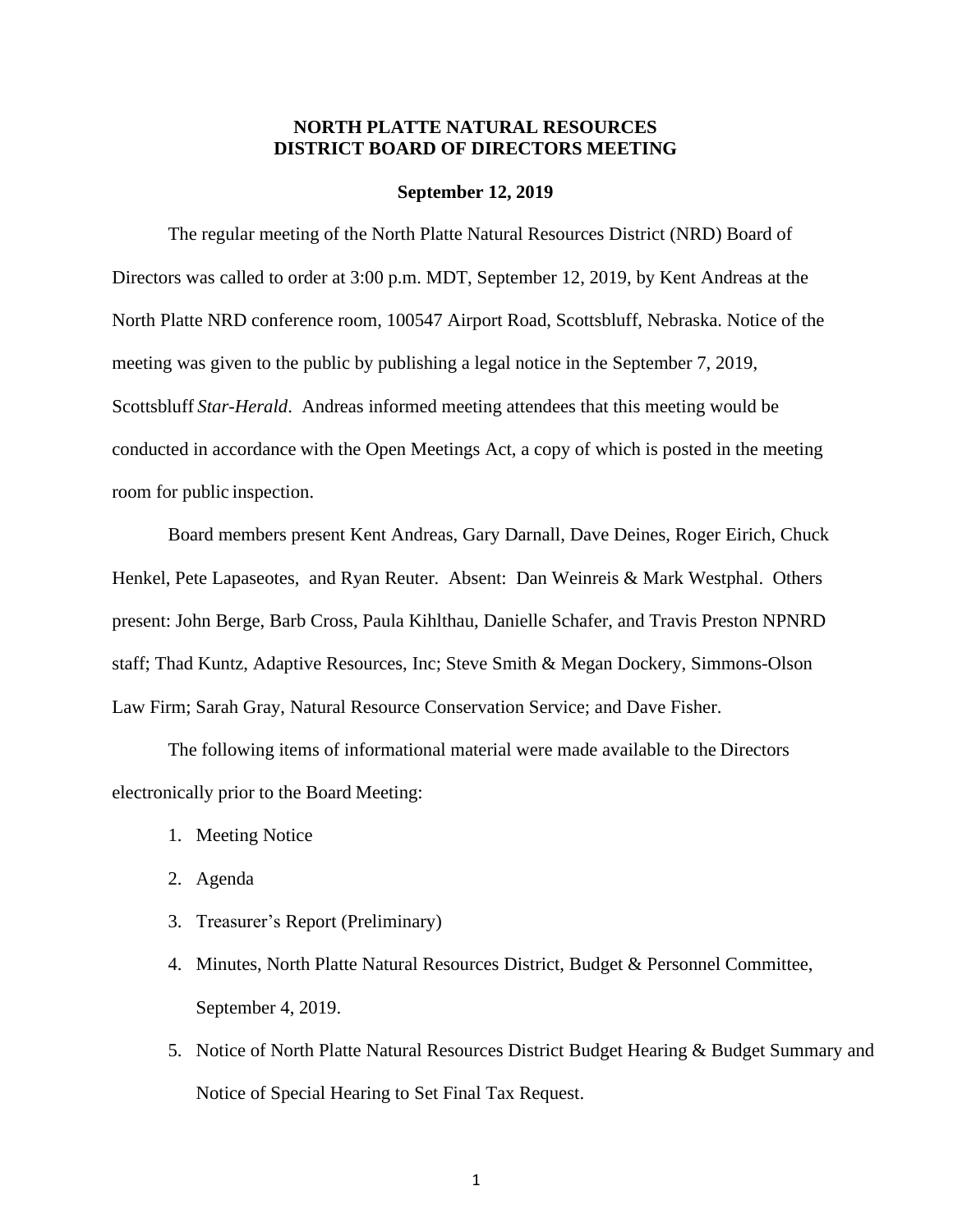6. Minutes, North Platte Natural Resources District, Board of Directors Meeting, August 8, 2019.

The following items were provided to the Directors at the Board Meeting:

- 1. Agenda
- 2. Minutes, North Platte Natural Resources District, Board of Directors Meeting, August 8, 2019.
- 3. Treasurer's Report
- 4. Manager's Report
- 5. Copy of Memo from Dave Fisher
- 6. Minutes, North Platte Natural Resources District, Budget & Personnel Committee, September 4, 2019.
- 7. Talking Points for 2020 FY Budget
- 8. Notice of North Platte Natural Resources District Budget Hearing & Budget Summary and Notice of Special Hearing to Set Final Tax Request.
- 9. State of Nebraska North Platte Natural Resources District Budget Form 2019-2020.
- 10. North Platte Natural Resources District, Public Hearing Script– FY 2020 Budget, September 12, 2019.
- 11. North Platte Natural Resources District, Public Hearing Script FY 2020 Property Tax Request, September 12, 2019.
- 12. Resolution setting the Property Tax Request
- 13. Donation Request from SB-Gering Chamber Ag Safety Day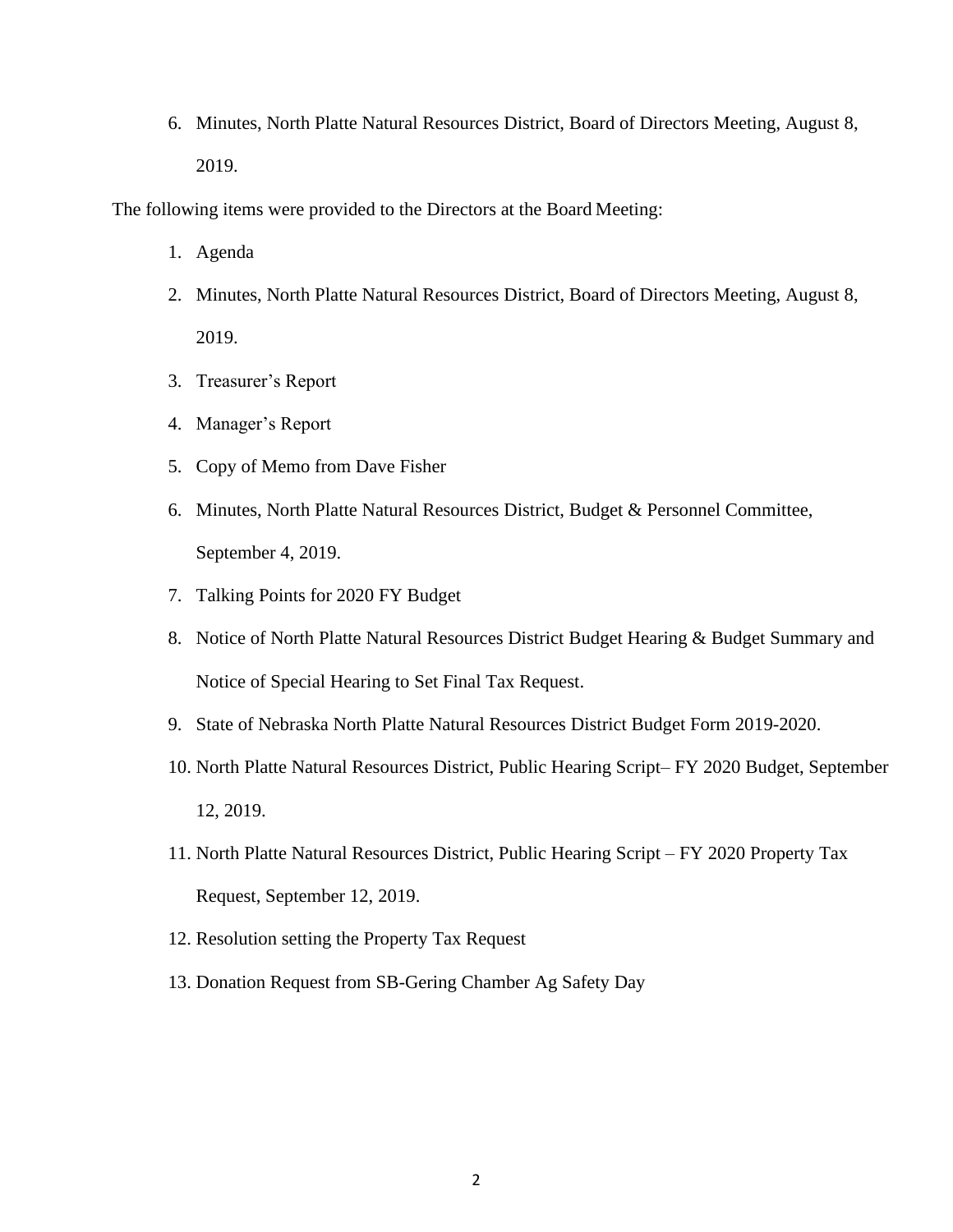## **3. Approval of Minutes of Previous Meeting**

The Board reviewed the minutes of the August 8, 2019, regular Board meeting*. Moved* 

#### *by Deines, seconded by Darnall, to approve the minutes of the August 8, 2019 regular Board*

#### *meeting. Motion passed.*

Ayes: Andreas, Darnall, Deines, Eirich, Henkel, Lapaseotes, Reuter

Nay: None

Abstain: None

Absent: Weinreis, Westphal

### **4. Treasurer's Report and Accounts Payable**

Ryan Reuter reviewed the Treasurer's report with the Board*. Moved by Henkel,* 

#### *seconded by Eirich, to accept the Treasurer's report and pay the bills as listed. Motion passed.*

Ayes: Andreas, Darnall, Deines, Eirich, Henkel, Lapaseotes, Reuter

Nay: None

Abstain: None

Absent: Weinreis, Westphal

## **5. Comments from the Public**

 Dave Fisher discussed the letter that he sent to the board members by e-mail. He went over the two items that were addressed and thanked the Board for their time.

## **6. Manager's Report**

Berge reviewed the highlights of his report. He discussed the Bytes bill and the AMCi charges, reviewed the election procedures for incumbent board members, and discussed the Master Plan and the meetings that will be scheduled this winter for board members. Ted Free from Bridgeport Ethanol will be meeting with John and Scott to discuss overages on their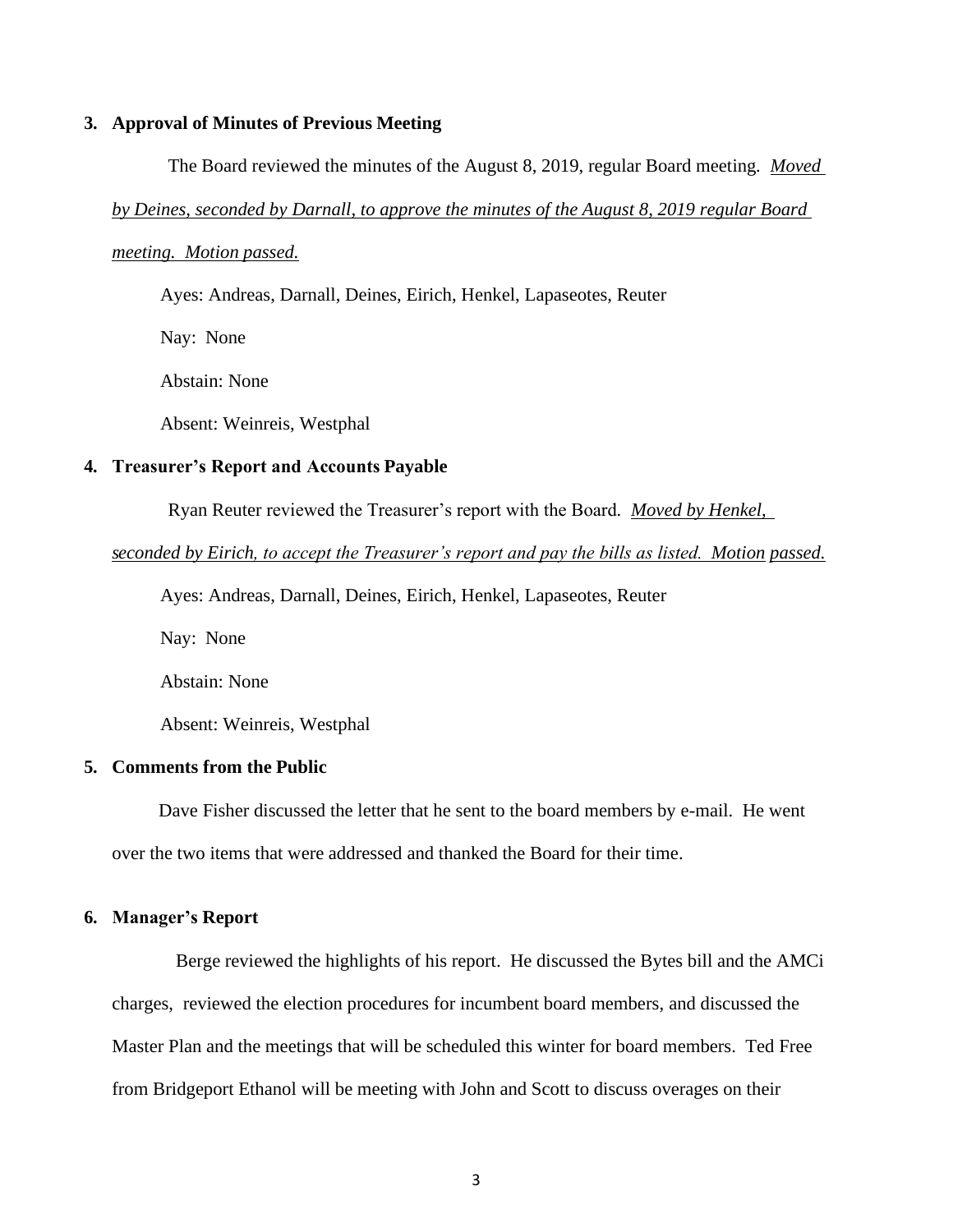baseline. Berge met with Senator Stinner and Senator Erdman about water infrastructure issues.

#### **7. Report from the Budget Committee**

Reuter reported that the Budget and Personnel Committee met on Wednesday, Sept. 4th to reconsider their previous recommendation to the board for budget approval. Berge recommended to the committee an update made by the staff for possible OA/FA contingencies.

Reuter stated that it was important to note that the district has lowered the tax levy from a high of 6.3 cents down to below 5 cents over the last three years and has reduced expenses by \$1.2 million prior to FY20. The request in front of the committee would result in a total reduction in budgeted expenses by nearly \$700,000 beyond those cuts already completed over the past three years. The total budgeted expenses are \$4,760,588.37.

Due to an anticipated shift in revenues because several state and federal grants have expired, this budget would also result in a slight increase in total property tax asking of \$73,482.03, an adjustment of .00092 in the mill levy over Fiscal Year 2019. The resulting mill levy would be 0.049302 and total property tax asking would be \$2,670,600.72.

 After a motion by Danny Weinreis and a second by Chuck Henkel, the committee voted unanimously to present the budget request that includes the previously approved numbers with an added \$100,000.00 of OA/FA contingency funding expense and the minor changes in line items proposed by the staff. This results in budgeted expenses of \$4,760,588.37 and a property tax asking of \$2,670.600.72, and a mill levy of .049302.

#### **8. Public Hearing on Proposed FY20 Budget**

The public hearing on the proposed North Platte NRD FY20 budget was opened at 3:22 p.m., MDT, by Hearing Officer Ryan Reuter. Notice of this hearing was published in the Scottsbluff Star-Herald on Saturday, September 7, 2019. Berge reviewed the reductions in the

4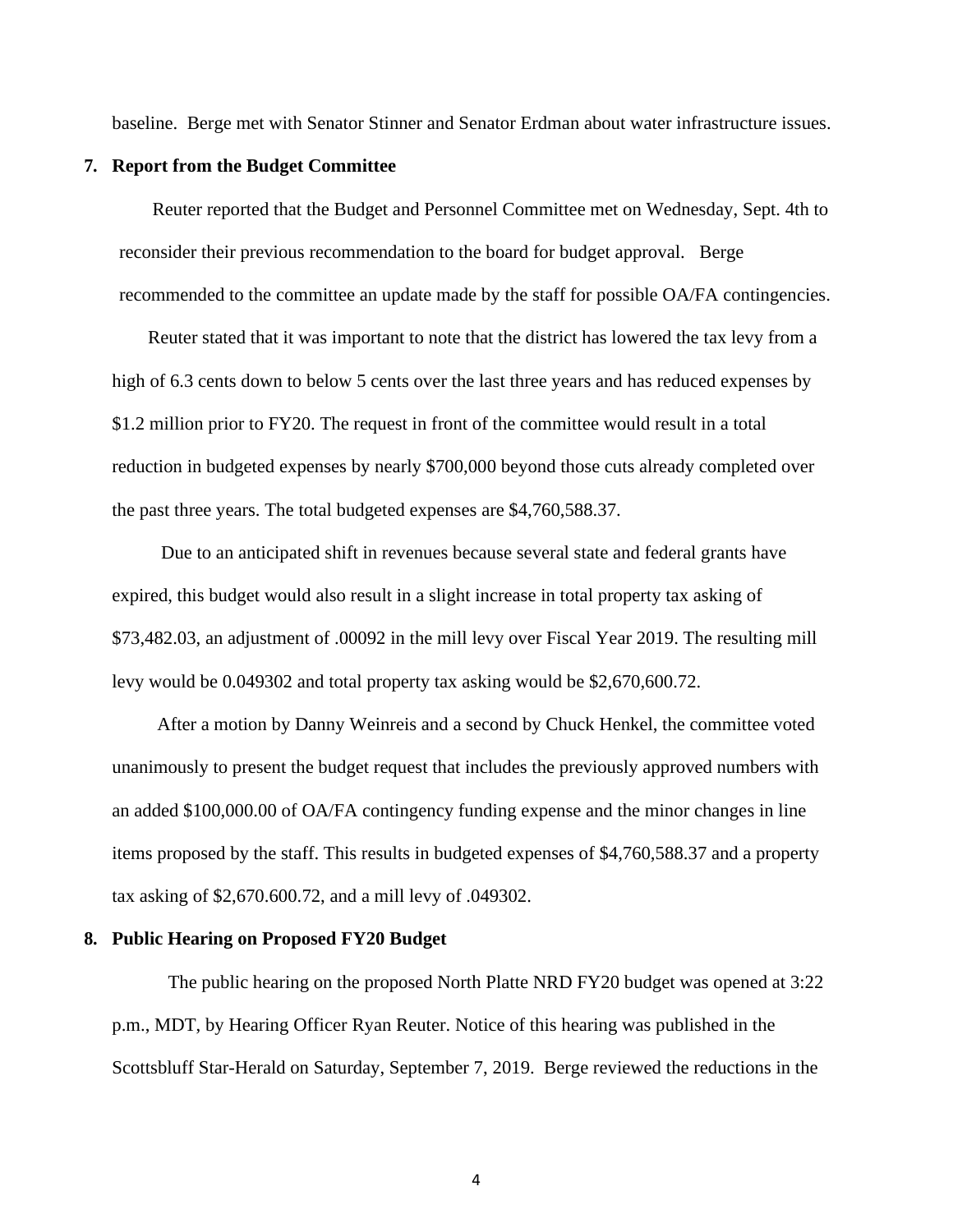proposed budget, compared to FY19, along with the total proposed property tax asking and mill levy. No one offered testimony or comment on the proposed FY20 budget. The hearing was closed at 3:23 p.m., MDT.

## **9. Public Hearing on Setting Final Tax Request**

The public hearing on the proposed North Platte NRD tax request for the FY20 budget was opened at 3:23 p.m., MDT, by Hearing Officer Ryan Reuter. Notice of this hearing was published in the Scottsbluff Star-Herald on Saturday, September 7, 2019. No one offered testimony or comment. The hearing was closed at 3:24 p.m., MDT.

#### **10. Consideration of Proposed FY20 Budget**

Berge went over the talking points for the FY20 budget. Darnall asked about increasing the budget slightly more for OA/FA contingencies but agreed to the current numbers.

#### *. Moved by Reuter, seconded by Henkel, to approve the FY20 budget. Motion passed.*

Ayes: Andreas, Darnall, Deines, Eirich, Henkel, Lapaseotes, Reuter

Nay: None

Abstain: None

Absent: Weinreis, Westphal

## **11. Consideration of Final Tax Request and Budget Resolution**

*Moved by Eirich, seconded by Reuter, to set the North Platte NRD property tax request at*

*\$2,670.600.72 for FY20. Motion passed.* 

Ayes: Andreas, Darnall, Deines, Eirich, Henkel, Lapaseotes, Reuter

Nay: None

Abstain: None

Absent: Weinreis, Westphal